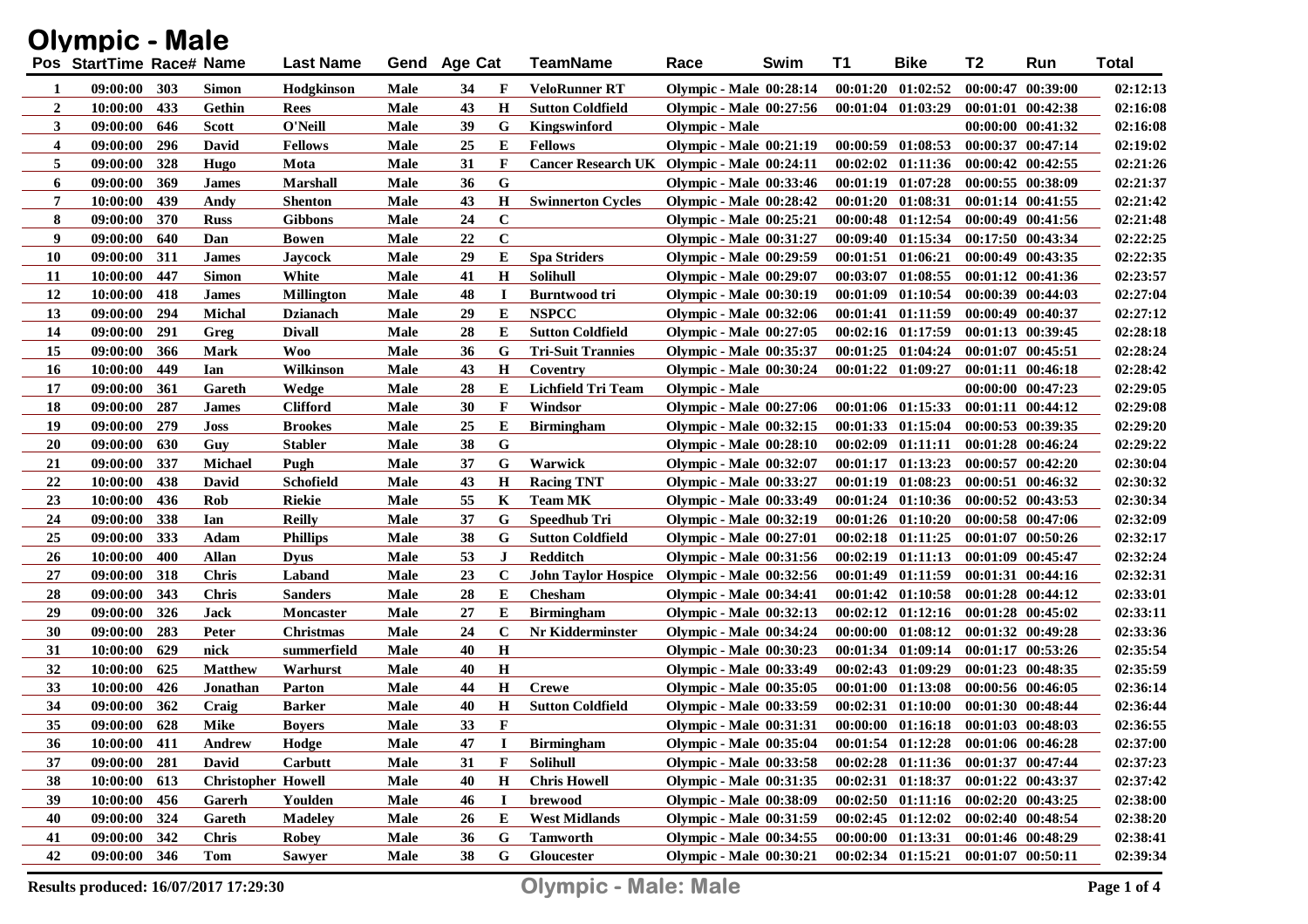|    | Pos StartTime Race# Name |     |                           | <b>Last Name</b> |      | Gend Age Cat |              | TeamName                                      | Race                           | Swim | T1 | <b>Bike</b>                         | T2                    | Run | <b>Total</b> |
|----|--------------------------|-----|---------------------------|------------------|------|--------------|--------------|-----------------------------------------------|--------------------------------|------|----|-------------------------------------|-----------------------|-----|--------------|
| 43 | 09:00:00                 | 627 | <b>Ashley</b>             | Campbell         | Male | 27           | E            |                                               | <b>Olympic - Male 00:38:14</b> |      |    | $00:01:50$ $01:13:13$               | $00:01:05$ $00:45:13$ |     | 02:39:35     |
| 44 | 10:00:00                 | 435 | Greg                      | <b>Reynolds</b>  | Male | 42           | $\mathbf H$  | <b>Birmingham</b>                             | <b>Olympic - Male 00:38:09</b> |      |    | $00:03:55$ $01:09:58$               | 00:02:37 00:45:04     |     | 02:39:43     |
| 45 | 09:00:00                 | 305 | Carl                      | <b>Horton</b>    | Male | 34           | $\mathbf F$  | Worceseter                                    | <b>Olympic - Male 00:30:26</b> |      |    | $00:01:25$ $01:14:13$               | $00:00:54$ $00:53:00$ |     | 02:39:58     |
| 46 | 10:00:00                 | 376 | Andy                      | <b>Badnell</b>   | Male | 52           | $\bf J$      | <b>Reading</b>                                | <b>Olympic - Male 00:34:54</b> |      |    | $00:01:13$ $01:11:49$               | $00:01:04$ $00:51:53$ |     | 02:40:53     |
| 47 | 10:00:00                 | 445 | Dan                       | <b>Vaz</b>       | Male | 44           | $\mathbf H$  | <b>Bristol</b>                                | <b>Olympic - Male 00:33:09</b> |      |    | $00:01:52$ $01:18:15$               | 00:01:06 00:46:44     |     | 02:41:06     |
| 48 | 09:00:00                 | 334 | Craig                     | <b>Powell</b>    | Male | 31           | $\mathbf{F}$ | <b>Stamford</b>                               | <b>Olympic - Male 00:32:17</b> |      |    | $00:01:32$ $01:16:52$               | $00:01:05$ $00:49:33$ |     | 02:41:19     |
| 49 | 10:00:00                 | 446 | Paul                      | Waters           | Male | 41           | $\mathbf H$  | <b>Stafford</b>                               | <b>Olympic - Male 00:35:11</b> |      |    | 00:03:03 01:11:39                   | 00:01:22 00:50:37     |     | 02:41:52     |
| 50 | 09:00:00                 | 275 | Adam                      | Arnold           | Male | 26           | E            | <b>Solihull</b>                               | <b>Olympic - Male 00:28:35</b> |      |    | $00:02:51$ $01:23:58$               | $00:01:09$ $00:45:29$ |     | 02:42:02     |
| 51 | 09:00:00                 | 332 | Louis                     | Perry            | Male | 26           | Е            | Coventry                                      | <b>Olympic - Male 00:36:30</b> |      |    | $00:02:53$ $01:20:37$               | 00:00:53 00:41:54     |     | 02:42:47     |
| 52 | 09:00:00                 | 293 | JM                        | <b>Dunnett</b>   | Male | 37           | G            | <b>Birmingham</b>                             | <b>Olympic - Male 00:35:23</b> |      |    | $00:01:13$ $01:18:44$               | $00:00:44$ $00:46:58$ |     | 02:43:02     |
| 53 | 10:00:00                 | 428 | Garry                     | <b>Plant</b>     | Male | 47           | $\mathbf I$  | <b>Buxton</b>                                 | <b>Olympic - Male 00:33:03</b> |      |    | $00:01:18$ $01:16:26$               | 00:00:54 00:51:31     |     | 02:43:12     |
| 54 | 09:00:00                 | 359 | Dom                       | Waller           | Male | 30           | $\mathbf F$  | Vegan Naturist Tri Cl Olympic - Male 00:40:14 |                                |      |    | 00:01:33 01:11:37                   | $00:01:25$ $00:48:39$ |     | 02:43:28     |
| 55 | 09:00:00                 | 371 | Ed                        | <b>Tank</b>      | Male | 32           | $\mathbf F$  | <b>BIRMINGHAM</b>                             | <b>Olympic - Male 00:37:55</b> |      |    | $00:03:12$ $01:15:35$               | $00:01:22$ $00:45:28$ |     | 02:43:32     |
| 56 | 09:00:00                 | 354 | <b>Christopher Taylor</b> |                  | Male | 36           | G            | <b>Hinckley</b>                               | <b>Olympic - Male 00:33:16</b> |      |    | $00:02:06$ $01:15:50$               | $00:01:44$ $00:50:41$ |     | 02:43:37     |
| 57 | 09:00:00                 | 611 | <b>Mark</b>               | Ingram           | Male | 36           | G            | Lichfield Tri Club                            | <b>Olympic - Male 00:29:00</b> |      |    | $00:01:37$ $01:18:55$               | $00:01:15$ $00:54:19$ |     | 02:45:06     |
| 58 | 09:00:00                 | 308 | Peter                     | <b>Ireland</b>   | Male | 35           | G            | <b>Birmingham</b>                             | <b>Olympic - Male 00:35:53</b> |      |    | $00:02:48$ $01:15:58$               | 00:01:32 00:49:47     |     | 02:45:58     |
| 59 | 09:00:00                 | 339 | joe                       | rice             | Male | 28           | Е            | <b>Ilkeston</b>                               | <b>Olympic - Male 00:35:46</b> |      |    | $00:02:26$ $01:19:11$               | $00:01:07$ $00:47:42$ |     | 02:46:12     |
| 60 | 09:00:00                 | 341 | <b>James</b>              | <b>Roberts</b>   | Male | 38           | G            | <b>Stafford</b>                               | <b>Olympic - Male 00:39:55</b> |      |    | $00:03:26$ $01:14:01$               | $00:01:50$ $00:47:03$ |     | 02:46:15     |
| 61 | 10:00:00                 | 381 | <b>Robert</b>             | <b>Barr</b>      | Male | 58           | K            | <b>Birmingham</b>                             | <b>Olympic - Male 00:35:49</b> |      |    | $00:02:00$ $01:14:58$               | $00:01:27$ $00:52:12$ |     | 02:46:26     |
| 62 | 09:00:00                 | 319 | tomasz                    | latoch           | Male | 32           | $\mathbf F$  | eyehouse by izabellla Olympic - Male 00:40:04 |                                |      |    | $00:02:09$ $01:14:27$               | $00:03:23$ $00:46:42$ |     | 02:46:45     |
| 63 | 10:00:00                 | 633 | <b>Robert</b>             | <b>Nash</b>      | Male | 43           | $\mathbf H$  |                                               | <b>Olympic - Male 00:36:05</b> |      |    | $00:02:11$ $01:13:15$               | $00:01:46$ $00:54:37$ |     | 02:47:54     |
| 64 | 10:00:00                 | 460 | <b>Richard</b>            | Hill             | Male | 55           | K            |                                               | <b>Olympic - Male 00:32:26</b> |      |    | $00:02:00$ $01:23:48$               | $00:01:28$ $00:48:44$ |     | 02:48:26     |
| 65 | 10:00:00                 | 385 | <b>Richard</b>            | <b>Bowley</b>    | Male | 44           | $\mathbf H$  | doncaster                                     | <b>Olympic - Male 00:37:30</b> |      |    | $00:01:49$ $01:20:51$               | $00:01:01$ $00:47:17$ |     | 02:48:28     |
| 66 | 09:00:00                 | 365 | <b>James</b>              | Wilson           | Male | 35           | G            | Tamworth                                      | <b>Olympic - Male 00:32:29</b> |      |    | $00:01:52$ $01:18:41$               | $00:01:13$ $00:54:14$ |     | 02:48:29     |
| 67 | 10:00:00                 | 383 | Dan                       | <b>Boulger</b>   | Male | 42           | $\mathbf H$  | <b>Solihull</b>                               | <b>Olympic - Male 00:29:52</b> |      |    | 00:01:39 01:21:13                   | $00:01:00$ $00:54:59$ |     | 02:48:43     |
| 68 | 10:00:00                 | 401 | Adrian                    | Edwards          | Male | 46           | $\bf{I}$     | Lichfield                                     | <b>Olympic - Male 00:37:44</b> |      |    | $00:00:00$ $01:20:04$               | $00:01:20$ $00:49:40$ |     | 02:48:48     |
| 69 | 10:00:00                 | 452 | <b>Robert</b>             | Witton           | Male | 56           | K            | walsall                                       | <b>Olympic - Male 00:37:54</b> |      |    | $00:03:14$ $01:15:38$               | $00:01:19$ $00:50:46$ |     | 02:48:51     |
| 70 | 10:00:00                 | 444 | Mike                      | Timmington       | Male | 44           | $\mathbf H$  | <b>BRIDGNORTH</b>                             | <b>Olympic - Male 00:37:09</b> |      |    | $00:03:02$ $01:19:08$               | $00:01:12$ $00:48:47$ |     | 02:49:18     |
| 71 | 10:00:00                 | 458 | <b>Stephen</b>            | <b>Robinson</b>  | Male | 41           | $\mathbf H$  | Lichfield                                     | <b>Olympic - Male 00:38:04</b> |      |    | $00:02:10$ $01:14:51$               | 00:01:31 00:53:46     |     | 02:50:22     |
| 72 | 09:00:00                 | 274 | Phil                      | Allen            | Male | 38           | G            | Hull                                          | <b>Olympic - Male 00:41:53</b> |      |    | $00:02:09$ $01:08:18$               | $00:01:17$ $00:56:48$ |     | 02:50:25     |
| 73 | 09:00:00                 | 349 | Andrew                    | <b>Sheehan</b>   | Male | 28           | E            | <b>Stevenage</b>                              | <b>Olympic - Male 00:34:29</b> |      |    | $00:01:20$ $01:15:53$               | 00:01:07 00:57:44     |     | 02:50:33     |
| 74 | 10:00:00                 | 382 | <b>Neil</b>               | <b>Barratt</b>   | Male | 41           | $\mathbf H$  | <b>Burton upon Trent</b>                      | <b>Olympic - Male 00:35:52</b> |      |    | $00:02:35$ $01:20:52$               | 00:01:46 00:50:30     |     | 02:51:35     |
| 75 | 10:00:00                 | 419 | Joseph                    | Mitchell         | Male | 40           | $\mathbf H$  | <b>Bristol</b>                                | <b>Olympic - Male 00:39:30</b> |      |    | $00:02:18$ $01:14:51$               | 00:00:58 00:54:07     |     | 02:51:44     |
| 76 | 09:00:00                 | 622 | Liam                      | <b>Murphy</b>    | Male | 31           | $\mathbf F$  | <b>Bromford Triathlon</b>                     | <b>Olympic - Male 00:35:52</b> |      |    | $00:03:25$ $01:20:44$               | 00:00:00 00:51:50     |     | 02:51:51     |
| 77 | 09:00:00                 | 322 | Andrew                    | Lorentz          | Male | 34           | $\mathbf F$  | <b>Sutton Coldfield</b>                       | <b>Olympic - Male 00:32:25</b> |      |    | $00:04:41$ $01:21:21$               | 00:01:39 00:52:04     |     | 02:52:10     |
| 78 | 09:00:00                 | 290 | Luke                      | Dacres-Cogley    | Male | 26           | Е            | Warwick                                       | <b>Olympic - Male 00:34:24</b> |      |    | $00:02:03$ $01:30:44$               | 00:01:11 00:44:19     |     | 02:52:41     |
| 79 | 10:00:00 394             |     | Lee                       | <b>Cross</b>     | Male | 44           | $\mathbf H$  | <b>Birmingham</b>                             | <b>Olympic - Male 00:38:01</b> |      |    | 00:01:51 01:18:13 00:24:35 00:30:17 |                       |     | 02:52:57     |
| 80 | 10:00:00                 | 373 | <b>Bret</b>               | <b>Allibone</b>  | Male | 47           |              | <b>Stamford</b>                               | <b>Olympic - Male 00:30:34</b> |      |    | $00:02:15$ $01:15:22$               | 00:01:40 01:03:26     |     | 02:53:17     |
| 82 | 10:00:00                 | 406 | <b>Steve</b>              | Hedar            | Male | 49           |              | <b>Stafford</b>                               | <b>Olympic - Male 00:39:41</b> |      |    | $00:01:43$ $01:17:33$               | 00:00:48 00:53:42     |     | 02:53:27     |
| 81 | 09:00:00                 | 285 | David                     | <b>Clarke</b>    | Male | 38           | G            | <b>Team Clarke</b>                            | <b>Olympic - Male 00:36:41</b> |      |    | $00:07:28$ 01:19:44                 | $00:04:05$ $00:45:29$ |     | 02:53:27     |
| 83 | 10:00:00                 | 409 | <b>Jeremy</b>             | <b>Hirst</b>     | Male | 48           | I            | <b>Sheffield</b>                              | <b>Olympic - Male 00:36:29</b> |      |    | $00:04:17$ $01:24:48$               | 00:01:47 00:46:08     |     | 02:53:29     |
| 84 | 09:00:00                 | 315 | <b>Michael</b>            | <b>Kenning</b>   | Male | 35           | G            | <b>Birmingham</b>                             | Olympic - Male 00:40:38        |      |    | $00:02:23$ $01:15:54$               | 00:03:43 00:51:31     |     | 02:54:09     |
| 85 | 10:00:00 375             |     | <b>Michael</b>            | Autherson        | Male | 51           | ${\bf J}$    | <b>Rugby</b>                                  | <b>Olympic - Male 00:34:58</b> |      |    | $00:02:21$ $01:19:21$               | $00:01:28$ $00:56:01$ |     | 02:54:09     |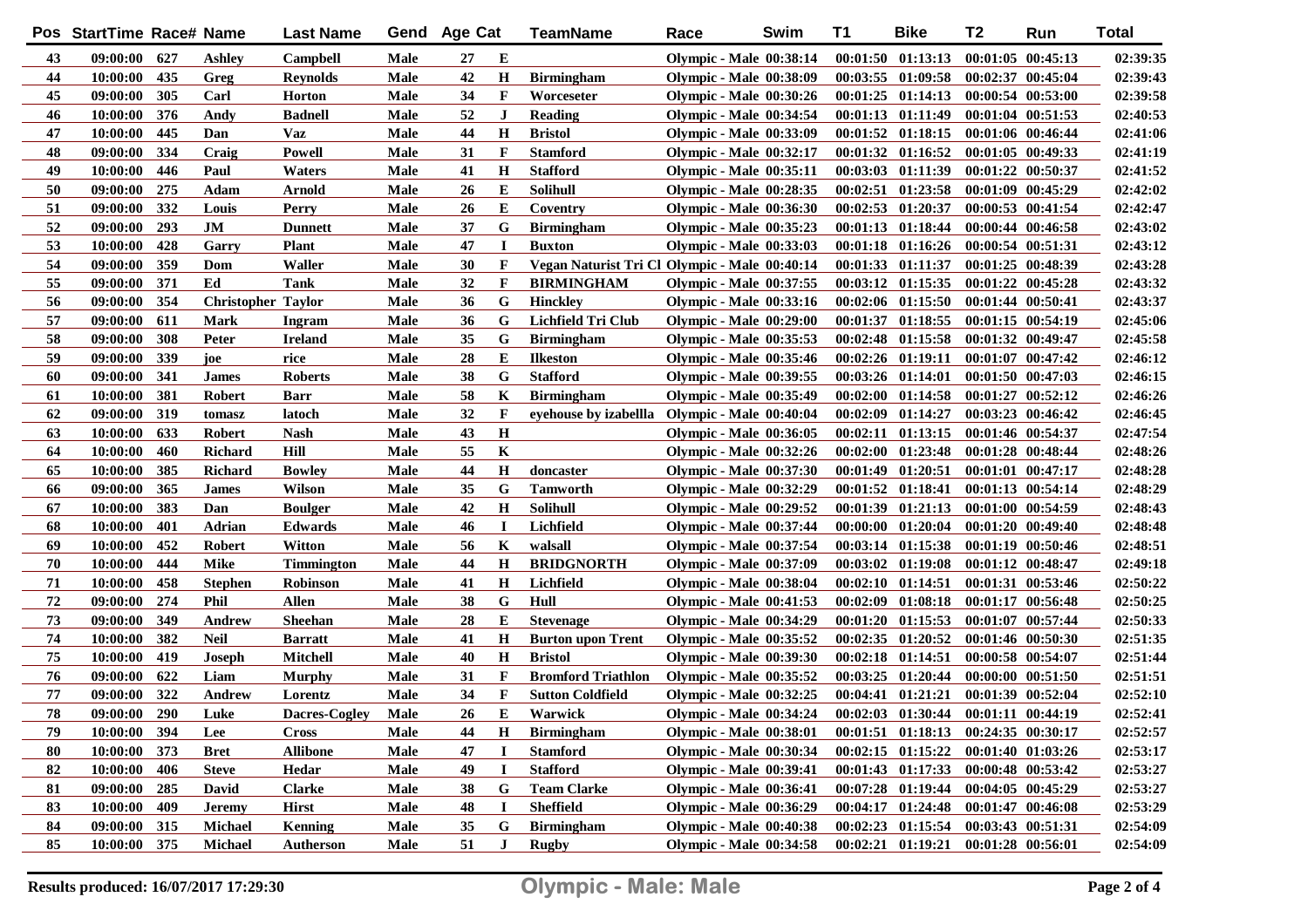|            | Pos StartTime Race# Name |            |                | <b>Last Name</b> |      | Gend Age Cat |             | <b>TeamName</b>                               | Race                           | Swim | <b>T1</b> | <b>Bike</b>           | T <sub>2</sub>        | Run                   | <b>Total</b> |
|------------|--------------------------|------------|----------------|------------------|------|--------------|-------------|-----------------------------------------------|--------------------------------|------|-----------|-----------------------|-----------------------|-----------------------|--------------|
| 86         | 10:00:00 379             |            | ashley         | Tucker           | Male | 41           | Н           | <b>Long Crendon</b>                           | <b>Olympic - Male 00:33:47</b> |      |           | $00:01:39$ $01:21:15$ | 00:01:30 00:56:07     |                       | 02:54:18     |
| 87         | 10:00:00                 | 397        | <b>Thomas</b>  | <b>Dietrich</b>  | Male | 48           | 1           | <b>Birmingham</b>                             | <b>Olympic - Male 00:35:21</b> |      |           | 00:02:34 01:16:27     | 00:01:37 00:58:41     |                       | 02:54:40     |
| 88         | 09:00:00                 | 289        | <b>Michael</b> | Cudd             | Male | 28           | Е           | <b>Birmingham</b>                             | <b>Olympic - Male 00:38:44</b> |      |           | $00:03:27$ $01:24:01$ | $00:01:15$ $00:47:50$ |                       | 02:55:17     |
| 89         | 10:00:00                 | 430        | Jonathan       | Power            | Male | 49           | П           | <b>Telford</b>                                | <b>Olympic - Male 00:39:26</b> |      |           | 00:01:56 01:17:24     | $00:01:49$ $00:55:12$ |                       | 02:55:47     |
| 90         | 09:00:00                 | 321        | Kyle           | Long             | Male | 26           | Е           | <b>Birmingham</b>                             | <b>Olympic - Male 00:39:24</b> |      |           | 00:03:47 01:21:59     | $00:01:49$ $00:49:10$ |                       | 02:56:09     |
| 91         | 10:00:00                 | 437        | Peter          | <b>Schofield</b> | Male | 58           | K           | Warwick                                       | <b>Olympic - Male 00:36:38</b> |      |           | 00:03:04 01:17:47     | $00:02:59$ $00:55:53$ |                       | 02:56:21     |
| 92         | 10:00:00                 | 459        | Paul           | <b>Plant</b>     | Male | 49           | $\mathbf I$ | BirminghaM                                    | <b>Olympic - Male 00:45:51</b> |      |           | $00:01:25$ $01:16:48$ | 00:01:28 00:50:51     |                       | 02:56:23     |
| 93         | 09:00:00                 | 286        | Graham         | <b>Clarke</b>    | Male | 38           | G           | Abingdon                                      | <b>Olympic - Male 00:38:29</b> |      |           | 00:01:56 01:18:09     |                       | 00:01:26 00:56:35     | 02:56:35     |
| 94         | 10:00:00                 | 372        | <b>Daniel</b>  | <b>Allen</b>     | Male | 44           | Н           | <b>NSPCC</b>                                  | <b>Olympic - Male 00:42:36</b> |      |           | 00:03:08 01:17:22     | $00:01:19$ $00:52:12$ |                       | 02:56:37     |
| 95         | 09:00:00                 | <b>280</b> | <b>Thomas</b>  | Callaghan        | Male | 26           | E           | Warwickshire                                  | <b>Olympic - Male 00:34:20</b> |      |           | $00:03:26$ $01:23:10$ | 00:01:14 00:55:09     |                       | 02:57:19     |
| 96         | 10:00:00                 | 422        | Finbarr        | <b>OKeeffe</b>   | Male | 52           | $\bf J$     | <b>Dawley</b>                                 | <b>Olympic - Male 00:36:14</b> |      |           | $00:02:37$ $01:24:50$ | $00:01:55$ $00:52:09$ |                       | 02:57:45     |
| 97         | 09:00:00                 | 351        | Adam           | <b>Simmonds</b>  | Male | 29           | E           | Coventry Triathletes Olympic - Male 00:34:43  |                                |      |           | $00:03:05$ $01:25:45$ | 00:00:51 00:53:54     |                       | 02:58:18     |
| 98         | 10:00:00                 | 462        | <b>Ben</b>     | <b>Taylor</b>    | Male | 53           | $\bf J$     | <b>Fatboys</b>                                | <b>Olympic - Male 00:35:56</b> |      |           | $00:03:00$ $01:17:42$ | $00:01:54$ $01:00:20$ |                       | 02:58:52     |
| 99         | 09:00:00                 | 608        | julian         | landeau          | Male | 37           | G           |                                               | <b>Olympic - Male</b>          |      |           |                       |                       | 00:00:00 00:51:28     | 02:59:47     |
| 100        | 09:00:00                 | 314        | <b>Steven</b>  | Jones            | Male | 29           | Е           | <b>Birmingham</b>                             | <b>Olympic - Male 00:47:51</b> |      |           | $00:04:13$ $01:15:06$ | 00:02:32 00:50:26     |                       | 03:00:08     |
| <b>101</b> | 09:00:00                 | 278        | Wayne          | <b>Broadbent</b> | Male | 38           | G           | <b>Bedworth</b>                               | <b>Olympic - Male 00:39:19</b> |      |           | $00:03:25$ $01:21:40$ | $00:01:03$ $00:54:44$ |                       | 03:00:11     |
| 102        | 10:00:00                 | 347        | Andre          | <b>Schmidt</b>   | Male | 35           | G           | <b>Leamington Spa</b>                         | <b>Olympic - Male 00:38:12</b> |      |           | 00:01:47 01:13:49     | 00:01:23 01:05:17     |                       | 03:00:28     |
| 103        | 09:00:00                 | 335        | <b>Matt</b>    | <b>Powell</b>    | Male | 32           | F           | <b>Birmingham</b>                             | <b>Olympic - Male 00:49:37</b> |      |           | 00:02:41 01:22:19     | 00:01:38 00:44:29     |                       | 03:00:44     |
| 104        | 10:00:00                 | 390        | <b>David</b>   | Chard            | Male | 42           | H           | <b>Brewood</b>                                | <b>Olympic - Male 00:43:55</b> |      |           | 00:02:32 01:19:53     | 00:00:00 00:54:25     |                       | 03:00:45     |
| 105        | 09:00:00                 | 330        | brett          | patten           | Male | 37           | G           | birmingham                                    | <b>Olympic - Male 00:33:29</b> |      |           | 00:03:35 01:21:19     | $00:02:37$ $00:59:52$ |                       | 03:00:52     |
| 106        | 10:00:00                 | 380        | <b>David</b>   | <b>Barnes</b>    | Male | 41           | $\mathbf H$ | <b>Barr</b> beacon                            | <b>Olympic - Male 00:35:23</b> |      |           | 00:02:36 01:21:24     | $00:01:02$ $01:01:02$ |                       | 03:01:27     |
| 107        | 10:00:00                 | 421        | Ian            | <b>Neale</b>     | Male | 53           | J           | Stourbridge                                   | <b>Olympic - Male 00:31:43</b> |      |           | $00:01:58$ $01:20:10$ |                       | $00:02:14$ $01:05:57$ | 03:02:02     |
| 108        | 10:00:00                 | 429        | <b>David</b>   | Power            | Male | 53           | J           | <b>PowerPack</b>                              | <b>Olympic - Male 00:39:21</b> |      |           | 00:04:36 01:22:55     |                       | 00:02:40 00:53:35     | 03:03:07     |
| 109        | 09:00:00                 | 298        | <b>Matthew</b> | Goaley           | Male | 31           | F           | <b>Birmingham</b>                             | <b>Olympic - Male 00:36:37</b> |      |           | 00:05:37 01:24:58     | $00:02:17$ $00:53:43$ |                       | 03:03:12     |
| <b>110</b> | 09:00:00                 | 360        | David          | Wardle           | Male | 32           | F           | Cancer Research UK Olympic - Male 00:39:15    |                                |      |           | $00:02:51$ $01:25:26$ |                       | $00:01:50$ $00:53:57$ | 03:03:19     |
| <b>111</b> | 09:00:00                 | 277        | Tom            | <b>Brett</b>     | Male | 32           | F           | 13/11/2016 20:07                              | <b>Olympic - Male 00:37:00</b> |      |           | $00:04:09$ $01:21:16$ | $00:01:35$ $00:59:22$ |                       | 03:03:22     |
| 112        | 09:00:00                 | 306        | <b>James</b>   | <b>Hughes</b>    | Male | 38           | G           | James and chris' char Olympic - Male 00:37:22 |                                |      |           | 00:01:50 01:23:03     |                       | 00:01:19 00:59:54     | 03:03:28     |
| 113        | 09:00:00                 | 356        | Andrew         | <b>Tierney</b>   | Male | 36           | G           | Speedhub Tri                                  | <b>Olympic - Male 00:36:22</b> |      |           | $00:01:02$ $01:25:31$ | $00:01:01$ $00:59:54$ |                       | 03:03:50     |
| 114        | 10:00:00                 | 641        | neil           | antcliffe        | Male | 40           | $\mathbf H$ | <b>Beertastic Ninja's</b>                     | <b>Olympic - Male 00:35:17</b> |      | 00:03:04  | 01:23:11              |                       | 00:01:53 01:01:06     | 03:04:31     |
| 115        | 10:00:00                 | 432        | <b>Mark</b>    | Radford          | Male | 44           | $\mathbf H$ | <b>Sutton coldfield</b>                       | <b>Olympic - Male 00:44:31</b> |      |           | $00:00:00$ $01:25:30$ |                       | $00:02:18$ $00:52:23$ | 03:04:42     |
| 116        | 10:00:00                 | 434        | <b>Tony</b>    | <b>Reusser</b>   | Male | 63           | L           | St. Richards Hospice Olympic - Male 00:34:50  |                                |      |           | $00:04:19$ $01:21:08$ | $00:02:22$ $01:02:57$ |                       | 03:05:36     |
| 117        | 10:00:00                 | 405        | <b>Simon</b>   | <b>Havwood</b>   | Male | 41           | $\mathbf H$ | <b>Malvern</b>                                | <b>Olympic - Male 00:40:03</b> |      |           | $00:04:06$ $01:20:45$ |                       | 00:01:17 00:59:29     | 03:05:40     |
| 118        | 10:00:00                 | 431        | simon          | preedy           | Male | 41           | $\mathbf H$ | triathlon redditch                            | Olympic - Male 00:26:10        |      |           | 00:01:56 01:19:18     | 00:01:39 01:17:06     |                       | 03:06:09     |
| 119        | 10:00:00                 | 412        | <b>James</b>   | <b>Hodges</b>    | Male | 41           | Н           | <b>Leamington SPa</b>                         | <b>Olympic - Male 00:36:45</b> |      |           | 00:03:58 01:28:11     |                       | 00:01:16 00:56:09     | 03:06:19     |
| 120        | 09:00:00                 | 313        | Andrew         | Johns            | Male | 35           | G           | Olton                                         | <b>Olympic - Male 00:38:00</b> |      |           | 00:03:14 01:27:34     | $00:02:31$ $00:55:03$ |                       | 03:06:22     |
| 121        | 10:00:00                 | 413        | Mike           | Homer            | Male | 47           | I           | Walsall                                       | <b>Olympic - Male 00:40:58</b> |      |           | $00:01:38$ $01:16:23$ | 00:01:40 01:05:44     |                       | 03:06:23     |
| 122        | 09:00:00 317             |            | <b>Peter</b>   | <b>Knowles</b>   | Male | 38           | G           | Cancer Research UK Olympic - Male 00:36:52    |                                |      |           | $00:03:14$ $01:28:29$ | 00:01:38 00:56:44     |                       | 03:06:57     |
| 123        | 09:00:00                 | 416        | John           | <b>McCaul</b>    | Male | 26           | E           | <b>Reading</b>                                | <b>Olympic - Male 00:37:49</b> |      |           | $00:03:19$ $01:24:06$ | $00:01:40$ $01:00:07$ |                       | 03:07:01     |
| 124        | 09:00:00                 | 295        | <b>Rhys</b>    | Evans            | Male | 27           | Е           | <b>Catterick Garrison</b>                     | <b>Olympic - Male 00:40:47</b> |      |           | $00:03:13$ $01:25:53$ | 00:02:51 00:54:21     |                       | 03:07:05     |
| 125        | 09:00:00                 | 282        | sam            | Chapman          | Male | 33           | F           | Leicester                                     | <b>Olympic - Male 00:49:33</b> |      |           | $00:05:25$ $01:21:21$ |                       | 00:02:37 00:48:17     | 03:07:13     |
| 126        | 09:00:00                 | 352        | <b>Chris</b>   | <b>Simpson</b>   | Male | 32           | F           | James and Chris' Cha Olympic - Male 00:36:44  |                                |      |           | $00:02:29$ $01:23:00$ | $00:01:15$ $01:04:30$ |                       | 03:07:58     |
| 127        | 10:00:00                 | 461        | Paul           | <b>Marland</b>   | Male | 53           | J           | <b>Fatboys</b>                                | <b>Olympic - Male 00:42:18</b> |      |           | $00:01:43$ $01:22:54$ | $00:01:44$ $00:59:42$ |                       | 03:08:21     |
| 128        | 09:00:00                 | 348        | Andy           | <b>Seward</b>    | Male | 37           | G           | Walsall                                       | Olympic - Male 00:41:52        |      |           | $00:02:45$ $01:15:37$ | $00:01:52$ $01:07:23$ |                       | 03:09:29     |